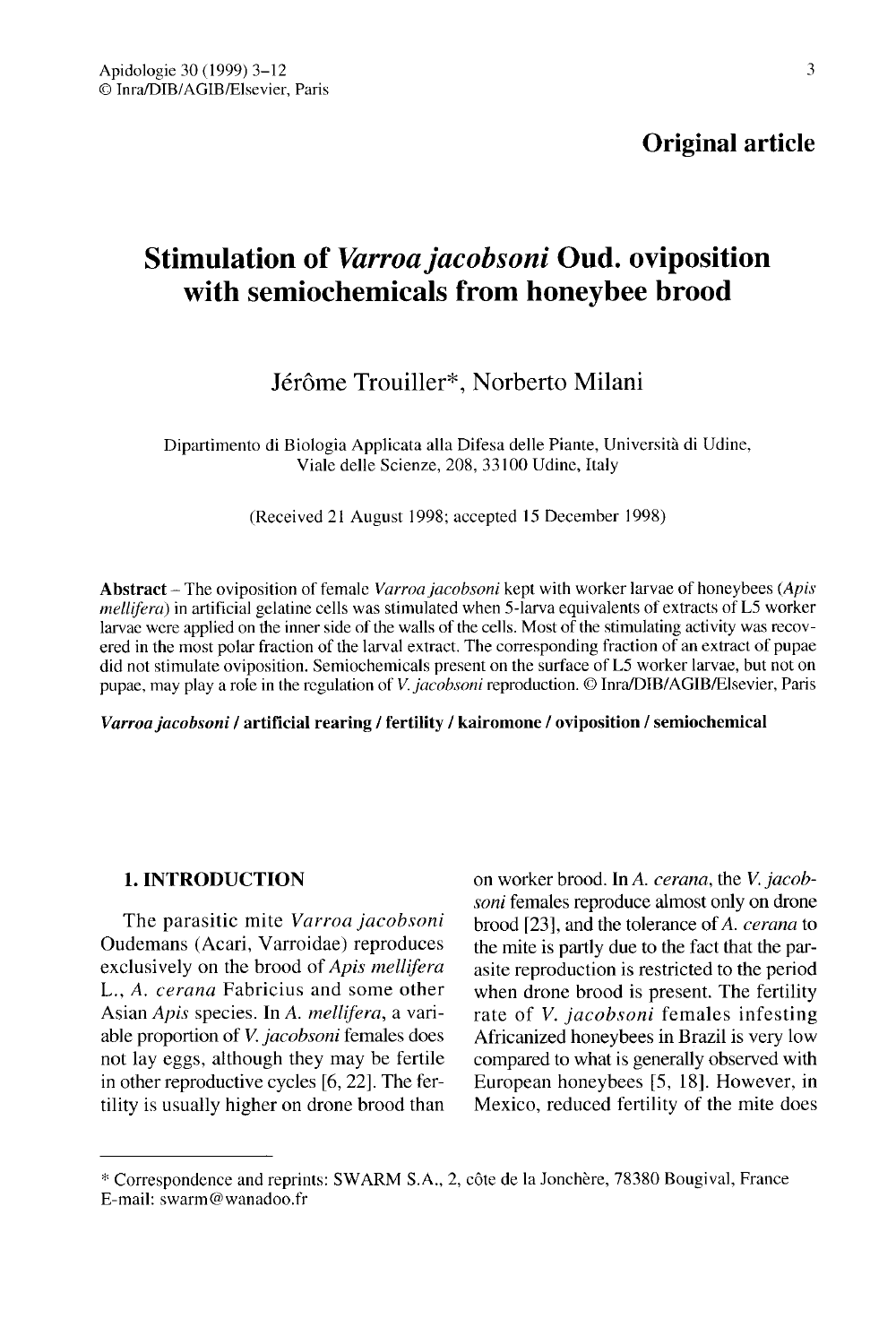not seem to be the main factor for Africanized bee tolerance to the mite [24]. Differences in the fertility seem to be related to either honeybee race or to the local strain of the mite [1, 4]. It has been shown that reproduction of V. jacobsoni is influenced by factors acting during the phoretic phase [3, 6, 9, 19, 22] and during the first contact with the bee larva inside the brood cell [9, 13, 21]. In both cases, the factors acting on the mite are unknown.

When the *V. jacobsoni* female enters into contact with the bee larva, just after capping, the oocytes are at the previtellogenic stage. The embryogenesis starts only 30 h after the cell has been capped and only if the mite has been in contact with an L5 larva 0-24 h after capping [7, 21, 22]. A first oocyte matures into an egg, laid 60-70 h after capping [8, 11, 14]. It seems that the 30-h interval following capping is one of the key periods for the regulation of reproduction. It has been shown, under experimental conditions, that the mite could start oviposition only if it had previously entered into contact with a bee larva aged 0-48 h after capping [2, 10, 15]. However, this does not explain what are the factors leading to oviposition. A better knowledge of the reproduction process could clarify some aspects of bee tolerance and, with the help of chemical markers, be used to select strains of tolerant bees.

The objectives of this study were to determine if oviposition of *V. jacobsoni* was stimulated by semiochemicals present on worker honeybee larvae during the L5 stage, but not during pupal stage, and to isolate these potential semiochemicals.

# 2. MATERIAL AND METHODS

Experiments were carried out between 1995 and 1997 at the University of Udine (Italy) on mites and bees belonging to the local populations. Bees were free outdoor hybrids between A. m. ligustica Spinola and A. m. carnica Pollman. The influence of honeybee brood extracts on V. jacobsoni reproduction was tested under laboratory conditions. For all experiments, the mites and bee larvae were alternatively taken from one of the five honeybee colonies placed in a single isolated apiary. These colonies had not been treated for varroatosis since 1993.

## 2.1. Worker larvae and pupae extract

In a colony, frames containing open brood were selected and the capped cells were marked on a transparency applied on the frames. Twelve hours later, newly capped cells were opened and the frames were placed in an incubator. For every step of the experiments, the incubators were at  $34 \pm 1$  °C and  $75 \pm 5$  % RH. To avoid possible damage using forceps, the worker larvae were allowed to fall freely from their cells for 2 h. For the pupal extract, a frame was taken from a colony and the caps were opened. Pupae (white to pale brown body, 5-10 days after capping) were removed with a forceps from the cells.

Cuticular compounds of such larvae and pupae were extracted with pentane (0.5 mL/larva or pupa). The extracts were concentrated under a flow of nitrogen until a final concentration of 5-larva or -pupa equivalents/25 μL.

# 2.2. Fractions of brood extracts

The larvae and pupae extracts were fractionated on a custom-made silica column (2 g of 40-60-μm glass beads packed in a glass column, 15 cm long and 5 mm in diameter). The first fraction (F1) was obtained by passing 20 mL of pen tane through the column, the F2 fraction with 20 mL of a mixture of pentane and diethyl ether (95:5 v/v), and the fraction F3 with 20 mL of diethyl ether. To avoid effects caused by the different solvents used, diethyl ether and pentane were added to F1 and F3, respectively; consequently, every fraction contained a mixture of these two solvents. The fractions were concentrated under a flow of nitrogen to a final concentration of 5-larva or pupa equivalents/25 μL.

# 2.3. V. jacobsoni reproduction test

The test used was as described by Nazzi and Milani [16, 17].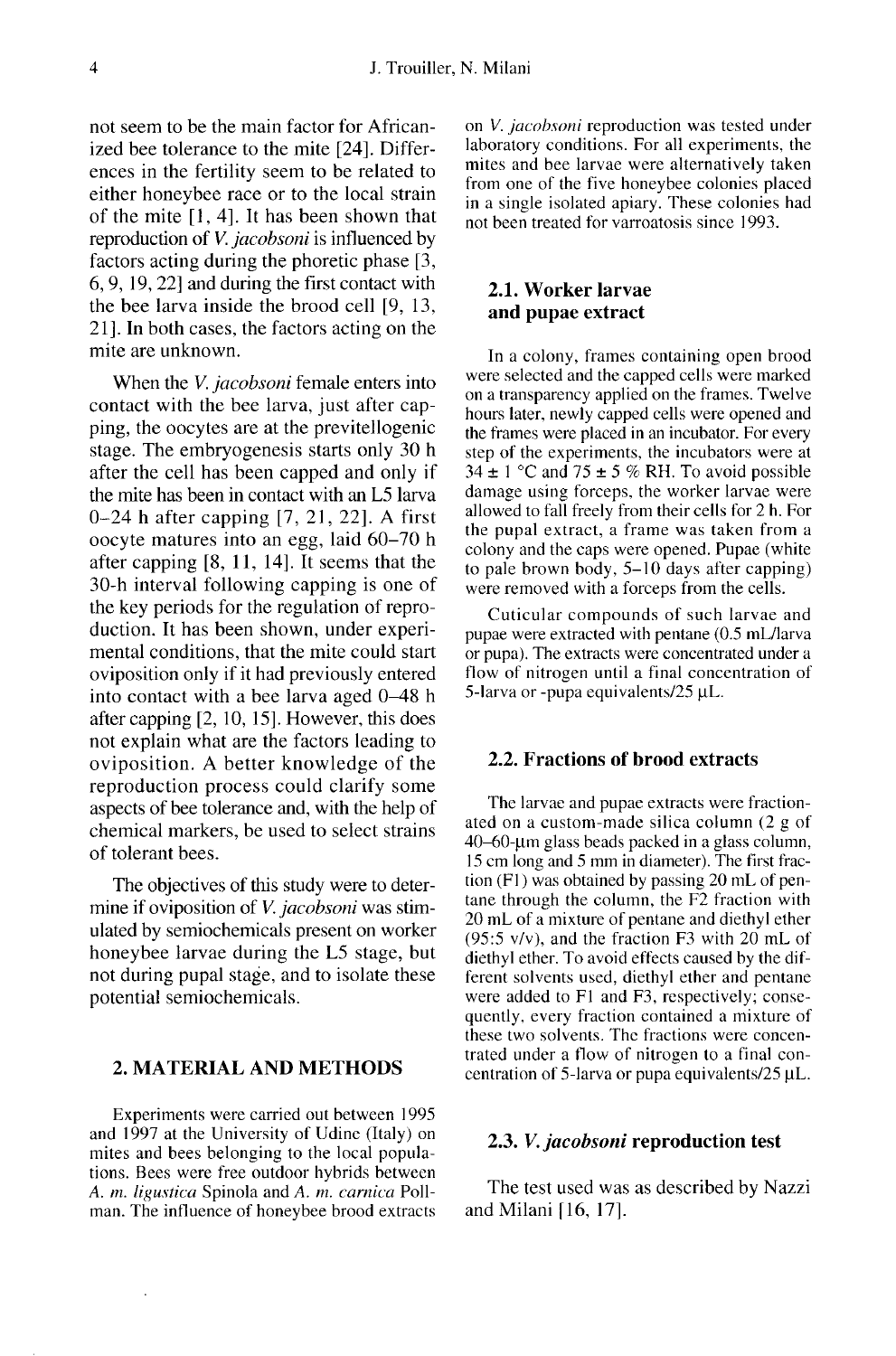#### 2.3.1. Rearing capsules

V. jacobsoni females were reared on worker larvae in pharmaceutical gelatine capsules (Capsugel, Colmar, France). Capsules no. 0 (7 mm in diameter and 20 mm long) were used in the experiments carried out in 1995 and 1996, and capsules no. 1 (6.5 mm in diameter and 20 mm long) in the 1997 experiments.

# 2.3.2. Treatments applied onto the capsules

Twenty-five microlitres of brood extract or fraction of brood extract were applied on the inner side of the walls of the capsule 1 h before the introduction of the bee larva and the V. jacobsoni female; controls were treated with a mixture of solvents (pentane/diethyl ether). Preliminary observations using doses of 2-, 5- and 10-larva equivalents showed that the stimulating effect of brood extract was not increased using more than 5-larva equivalents. Consequently, we used the dose of 5-larva equivalents in all the experiments. The capsules were closed with their lid in which three holes had been made with a number 2 insect pin.

# 2.3.3. Collection of bee larvae and mites

In an infested colony, the capped cells were marked using a transparency. Twelve hours later, the cells that had been capped during this period were opened and the frames placed in an incubator. The length of the period was chosen so as to insure having enough mites and honeybee larvae from a single colony for each replicate. The larvae were allowed to fall from the cells for 2 h; larvae and mites were collected and kept in Petri dishes in an incubator.

#### 2.3.4. Experiments

A larva and a mite were assigned at random to the control or to one of the treated groups and inserted into a capsule, the capsules being then kept in a Petri dish placed in the incubator. In each experiment, control capsules and treated capsules were prepared at the same time and kept under the same conditions. After 8 days (experiments carried out in 1995-1996) or 4 days (1997) the capsules were opened. Their walls and the bee pupae were inspected under a dissecting microscope. The capsules containing a dead mother mite and/or a dead pupa were set aside and the number of fertile (at least one offspring alive or dead) and non-fertile mites was recorded.

# 2.3.5. Replications

Each experiment was replicated 2 to 5 times. A single colony was used as a source of bee larvae and mites in each replicate, but different colonies were used for the different replicates. The number of capsules used for each replicate depended on the number of mites available. Brood extracts were prepared with larvae or pupae from a single colony of the apiary, but the colony changed from one replicate to another.

#### 2.4. Statistical analysis

The number of mites differed among repli cates because variable numbers of mites were available each time and because of variation in brood and/or mite mortality (9-41 %). We compared the mortality and fertility data of each repli cate of each treatment with its corresponding control. To insure that a variation in the mortality between replicates and treatments did not impair the fertility data, we tested the homogeneity of mortality for each treatment with its corresponding control. We also tested the homogeneity of fertility between the replicates and their corresponding controls. Homogeneity was tested using the Mantel-Haenszel procedure geneity of fertility between the replicates and<br>their corresponding controls. Homogeneity was<br>tested using the Mantel-Haenszel procedure<br> $(\chi^2$  of adjusted log odds ratio  $(\chi^2_{ALO})$ ; [20]). The<br>significance of the treatme significance of the treatment effect on mortality and fertility was tested using the modified Man-<br>tel-Haenszel  $\chi^2(\chi^2_{\text{MH}})$ . When the treatment effect ( $\chi^2$  of adjusted log odds ratio ( $\chi^2$ <sub>ALO</sub>); [20]). The significance of the treatment effect on mortality and fertility was tested using the modified Mantel-Haenszel  $\chi^2$  ( $\chi^2$ <sub>MH</sub>). When the treatment effect was was significant, the Mantel-Haenszel estimator of tel-Haenszel  $\chi^2$  ( $\chi^2$ <sub>MH</sub>). When the treatment effect<br>was significant, the Mantel-Haenszel estimator of<br>the odds ratio (w<sub>MH</sub>) for fertility was calculated<br>[20]. [20].

#### 3. RESULTS

#### 3.1. Mortality

For each type of experiment, brood and/or mite mortality (*table I*) was homogeneous between the different replicates of each treatment and their corresponding controls, except for the fraction F1 of pupal extract (larval extract 1995-1996:  $\chi^2$ <sub>ALO</sub> = 5.08, df = 4,  $P = 0.28$ ; larval extract 1997: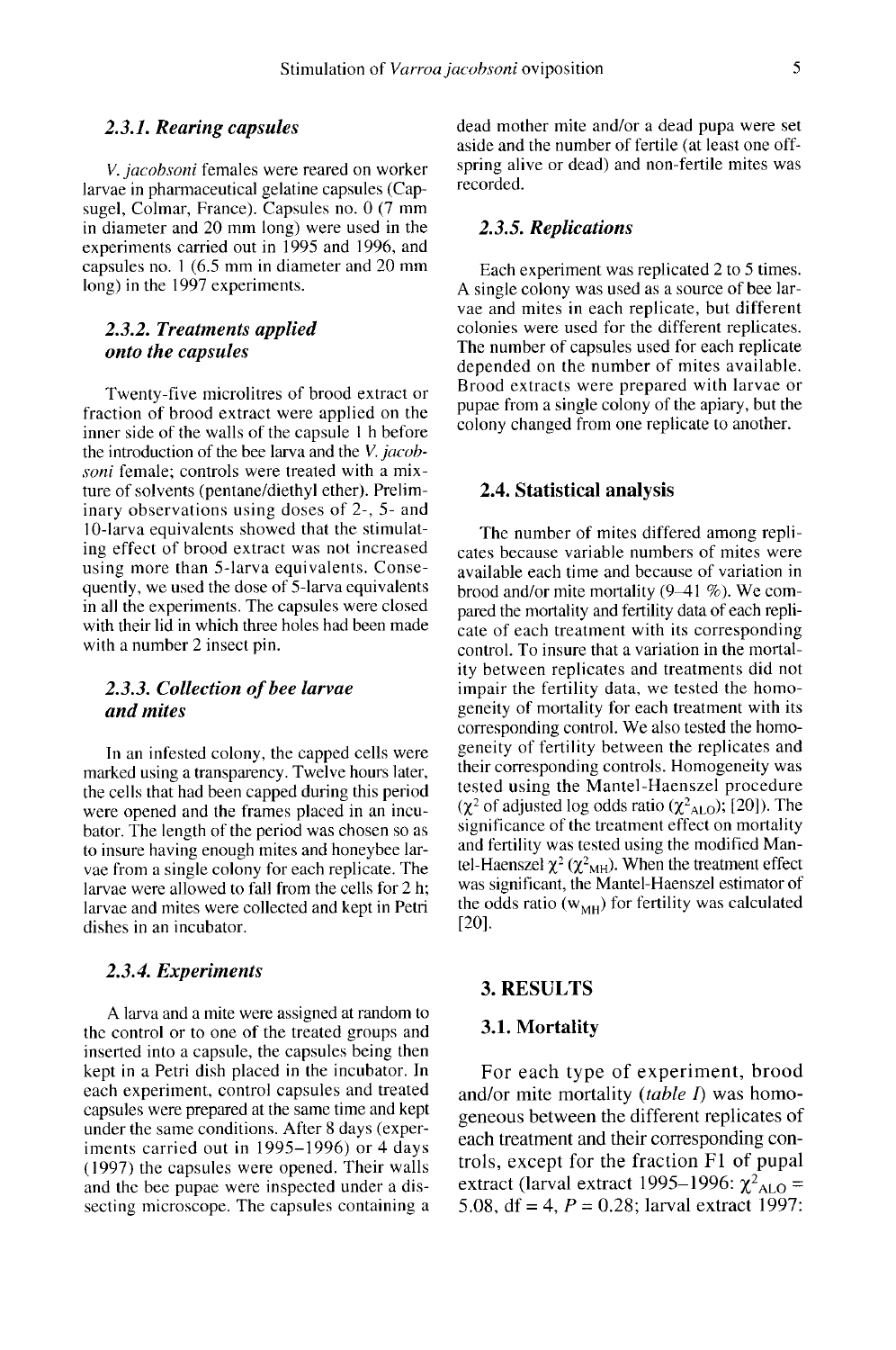| Experiment     | Treatment      | Total number of capsules | Mortality $(\%)$ |
|----------------|----------------|--------------------------|------------------|
| Larval extract | control        | 118                      | 31               |
| 1995-1996      | extract        | 112                      | 38               |
| Larval extract | control        | 124                      | 12               |
| 1997           | extract        | 128                      | 9                |
| Larval extract | control        | 108                      | 31               |
| fractions      | F1             | 107                      | 38               |
| 1997           | F <sub>2</sub> | 106                      | 36               |
|                | F <sub>3</sub> | 99                       | 40               |
| Pupal extract  | control        | 87                       | 25               |
| fractions      | F1             | 87                       | 19               |
| 1997           | F2             | 82                       | 26               |
|                | F3             | 79                       | 38               |

**Table I.** Mortality of brood and/or mites during the test according to the treatment used.

 $\chi^2_{\text{ALO}} = 1.06$ , df = 1, P = 0.30; fractions of larval and pupal extracts:  $\chi^2_{ALO}$  < 3.15, df = 2,  $P > 0.20$ ). For the fraction F1 of pupal extract, the first replicate was not homoge neous with the two others ( $\chi^2_{AIO} = 6.34$ , df  $= 2$ ,  $P = 0.04$ ) and was characterized by a mortality significantly lower than that observed with the corresponding control (Williams adjusted  $G = 16.63$ , df = 1,  $P < 0.001$ ). The two other replicates did not show a significant difference with the control ( $\chi^2_{\text{MH}} = 0.29$ , df = 1, P = 0.59). Overall, there was no significant difference in the mortality between control and treated capsules (for all experiments:  $\chi^2_{\text{MH}}$  < 1.58, df = 1,  $P > 0.20$ ).

#### 3.2. Worker larvae extracts

The fertility of mites kept in capsules treated with a larval extract was higher than in the control for every replicate repeated several times, and using brood and mites from different colonies and at different seasons *(tables II and III)*. The different replicates were homogeneous within each set of experiments and were then grouped accordingly (experiment 1995–1996:  $\chi^2_{\text{ALO}} = 0.66$ , df = 4, P = 0.96; experiment 1997:  $\chi^2_{\text{ALO}} =$ experiments and were then grouped accord-<br>ingly (experiment 1995–1996:  $\chi^2_{\text{ALO}} = 0.66$ ,<br>df = 4, P = 0.96; experiment 1997:  $\chi^2_{\text{ALO}} =$ <br>0.59, df = 1, P = 0.44; fraction experiments: df = 4,  $P = 0.96$ ; experiment 1997:  $\chi^2_{\text{ALO}} = 0.59$ , df = 1,  $P = 0.44$ ; fraction experiments:<br> $\chi^2_{\text{ALO}} < 4.47$ , df = 2,  $P > 0.10$ ). The appli-<br>cation of 5-larva equivalents on capsule cation of 5-larva equivalents on capsule walls showed a significant stimulating effect on *V. jacobsoni* fertility (1995–1996:  $\chi^2$ <sub>MH</sub>  $= 7.61$ , df  $= 1$ ,  $P = 0.006$ ; 1997:  $\chi^2$ <sub>MH</sub>  $= 5.17$ ,  $df = 1, P = 0.02$  and it increased the odds for fertility 2.8 and 2.0 times, respectively, for 1995-1996 and 1997.

# 3.3. Fractions of worker larvae and pupae extracts

The fractions 1 and 2 of larval extracts did not show any significant effect on mite fertility (F1:  $\chi^2_{\text{MH}} = 0.09$ , df = 1, P = 0.76; F2:  $\chi^2_{\text{MH}} = 0.58$ , df = 1, P = 0.45; table IV). The stimulating activity of larval extract was recovered mainly in the third and more polar fraction ( $\chi^2_{\text{MH}}= 6.53$ , df = 1, P = 0.01;  $table V$ ). Compared to the control, the odds for fertility in the F3 treated capsules were increased 2.8 times. The fertility rate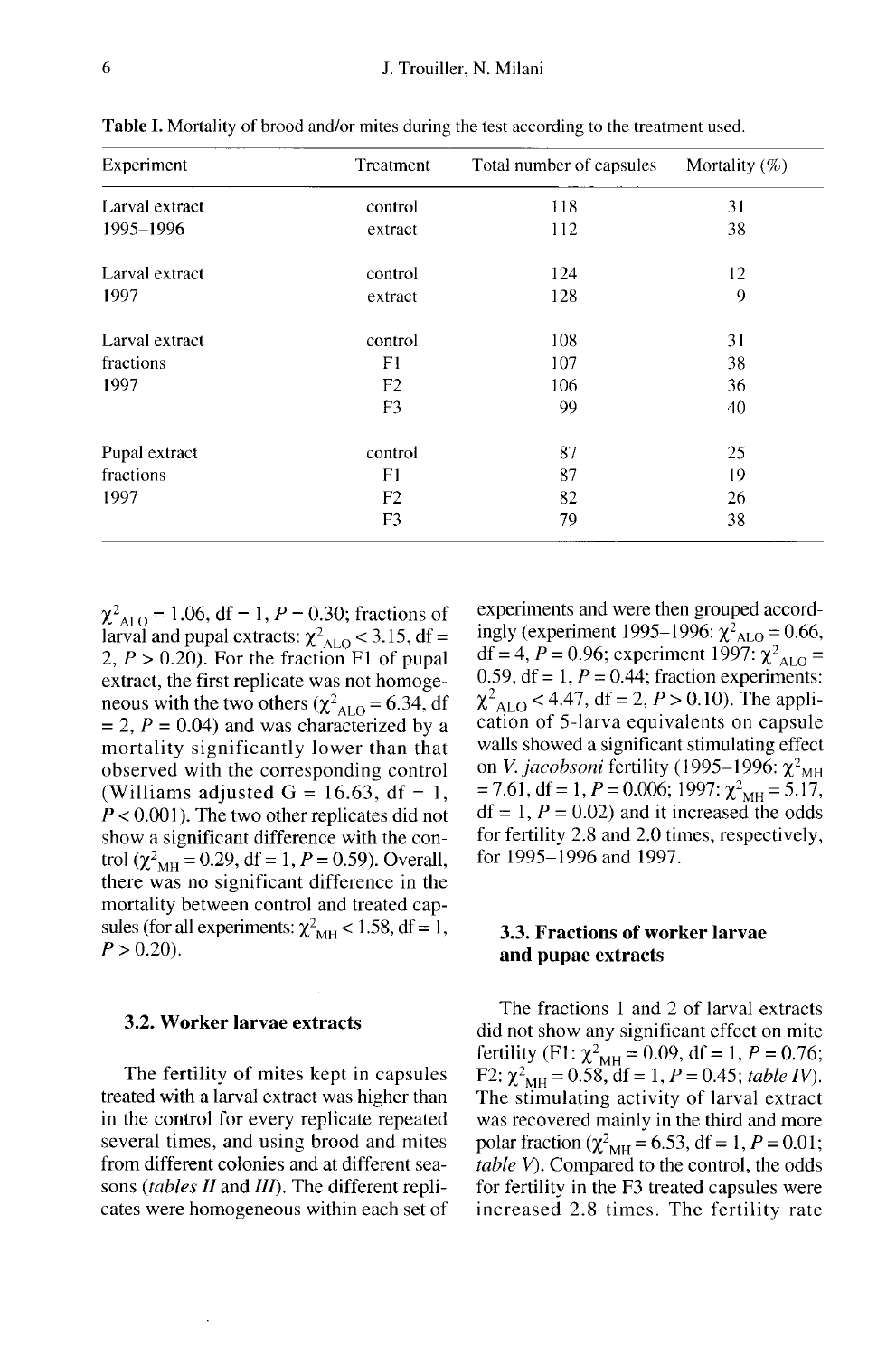| Replicate      | Treatment | Total number of mites | Percentage of fertile mites |
|----------------|-----------|-----------------------|-----------------------------|
| 1              | C         | 13                    | 31                          |
|                | Е         | 12                    | 58                          |
| $\mathbf{2}$   | C         | 13                    | 15                          |
|                | E         | 13                    | 31                          |
| 3              | C         | 16                    | 31                          |
|                | E         | 9                     | 67                          |
| $\overline{4}$ | C         | 20                    | 35                          |
|                | E         | 19                    | 63                          |
| 5              | C         | 20                    | 30                          |
|                | E         | 16                    | 44                          |
|                | Treatment | Mean fertility        | s.d. of fertility           |
|                | C         | 28.4                  | 7.6                         |
|                | Е         | 52.5                  | 15.0                        |

Table II. Effect of 5-larva equivalents worker L5 larval extracts (E) on mite fertility compared to control (C) (1995-1996).

Table III. Effect of 5-larva equivalents worker L5 larval extracts (E) on mite fertility compared to control (C) (1997).

| Treatment | Total number of mites | Percentage of fertile mites |
|-----------|-----------------------|-----------------------------|
|           | 62                    | 21                          |
| E         | 44                    | 41                          |
| C         | 47                    | 34                          |
| Е         | 63                    | 46                          |
| Treatment | Mean fertility        | s.d. of fertility           |
|           | 27.5                  | 9.2                         |
| Е         | 43.5                  | 3.6                         |
|           |                       |                             |

obtained with the third fraction (73 %) was not far from that observed in natural conditions, which is about 85 % [14]. None of the fractions of pupal extracts showed any significant effect on mite fertility (F1:  $\chi^2$ <sub>MH</sub> obtained with the third fraction (73 %) was<br>not far from that observed in natural condi-<br>tions, which is about 85 % [14]. None of<br>the fractions of pupal extracts showed any<br>significant effect on mite fertility (F1:  $\chi^2_{$  $P = 0.79$ ; table V). Even when only the two homogeneous replicates of F1 fraction of

pupal extracts only were taken into account, no significant effect was observed (F1:  $\chi^2_{\text{MH}}$ <br>= 0.29, df = 1, P = 0.59).

# 4. DISCUSSION

The existence of reproduction stimulating semiochemicals which can be extracted from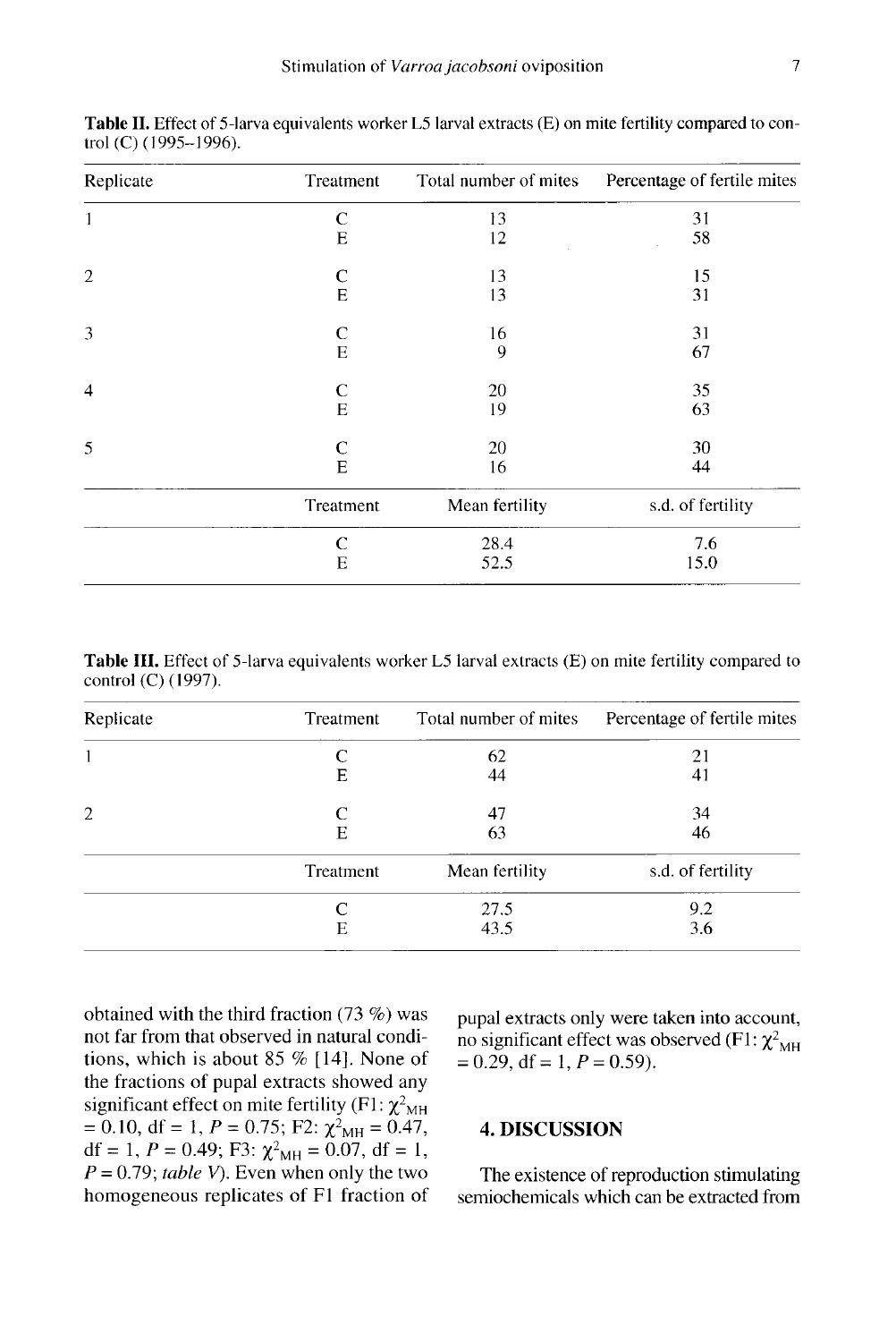| Replicate      | Treatment      | Total number of mites | Percentage of fertile mites |
|----------------|----------------|-----------------------|-----------------------------|
|                | $\mathsf{C}$   | 26                    | 46                          |
|                | F1             | 29                    | 48                          |
|                | F <sub>2</sub> | 31                    | 61                          |
|                | F3             | 22                    | 77                          |
| $\overline{2}$ | C              | 28                    | 50                          |
|                | F1             | 20                    | 40                          |
|                | F <sub>2</sub> | 21                    | 57                          |
|                | F <sub>3</sub> | 19                    | 74                          |
| 3              | $\mathsf{C}$   | 21                    | 52                          |
|                | F1             | 17                    | 47                          |
|                | F <sub>2</sub> | 16                    | 50                          |
|                | F <sub>3</sub> | 18                    | 67                          |
|                | Treatment      | Mean fertility        | s.d. of fertility           |
|                | $\mathsf{C}$   | 49.5                  | 3.1                         |
|                | F1             | 45.1                  | 4.5                         |
|                | F <sub>2</sub> | 56.1                  | 5.7                         |
|                | F3             | 72.5                  | 5.4                         |
|                |                |                       |                             |

Table IV. Effect of different fractions of worker L5 larval extracts on mite fertility.

Table V. Effect of different fractions of worker pupal extracts on mite fertility.

| Replicate      | Treatment      | Total number of mites | Percentage of fertile mites |
|----------------|----------------|-----------------------|-----------------------------|
| 1              | C              | 14                    | 71                          |
|                | F1             | 28                    | 39                          |
|                | F <sub>2</sub> | 17                    | 47                          |
|                | F <sub>3</sub> | 20                    | 70                          |
| $\overline{2}$ | C              | 13                    | 46                          |
|                | F1             | 16                    | 44                          |
|                | F <sub>2</sub> | 13                    | 46                          |
|                | F3             | 15                    | 53                          |
| 3              | $\mathbf C$    | 24                    | 58                          |
|                | F1             | 26                    | 73                          |
|                | F <sub>2</sub> | 20                    | 55                          |
|                | F <sub>3</sub> | 15                    | 67                          |
|                | Treatment      | Mean fertility        | s.d. of fertility           |
|                | $\mathbf C$    | 58.6                  | 12.6                        |
|                | F1             | 52.0                  | 18.4                        |
|                | F <sub>2</sub> | 49.4                  | 4.9                         |
|                | F3             | 63.3                  | 8.8                         |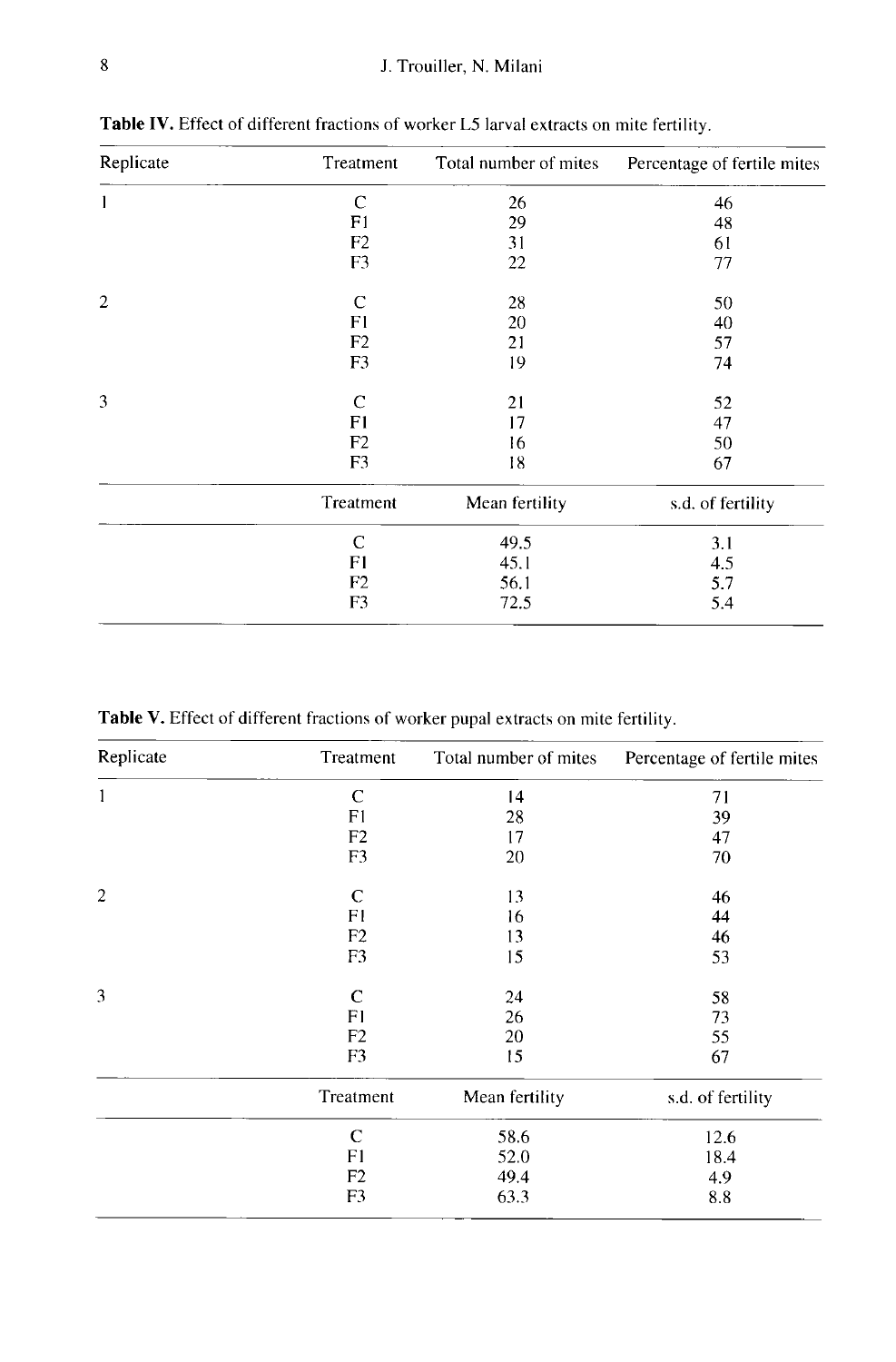L5 worker larvae cuticle was demonstrated and the fraction containing at least part of these semiochemicals was isolated. These findings can explain why the contact between the mite and the bee larva shortly after capping is important for the initiation of the reproduction of the mite [15, 21].

The fertility observed in the control group was lower than that observed in natural conditions in European bee races [12, 14]. This could be a consequence of different factors such as manipulation of the mites and bee larvae, use of capsules larger than natural brood cells, and variations in the contact time with a larva in the L5 stage (the period is shorter when a mite from a larva capped just before the collection is put onto an older larva).

Part of the variation in the fertility in the control groups (15-71 %) was due to the use of capsules of different diameters, since in larger capsules the fertility remained lower [16]. However, the difference in size could not explain some of the low values found in the experiments carried out in 1997 because all the capsules used were of the same size. On the other hand, seasonal variations in the V. jacobsoni fertility on European bees under natural conditions are well known [12].

The odds for fertility increased more with treatment with the fraction F3 (2.8) than that observed with whole extract with the same protocol (2.0). However, it is possible that active components were present also in other fractions, since the fraction F3 was not directly compared with the crude extract.

The stimulating effect of brood extract was tested on mites which had been in contact with L5 larvae before and during the experiment. Consequently, it was not possible to define the role of semiochemicals contained in the brood extract in the initiation of the reproductive cycle of the mite; other substances from the bee larva or the rearing cells used in the experiments could also be involved in the initiation of the reproduction.

The F3 fraction at the pupal stage did not show a stimulating effect, possibly because the stimulating semiochemicals were in smaller quantities or inhibiting substances were present during this stage. These data suggest that changes in the cuticular lipids that influence the reproduction of V. jacobsoni take place during the development of the brood. Different concentrations of these semiochemicals for different bee species, races, strains, sexes or castes could be some of the factors that cause the host-related differences in the fertility of the V. jacobsoni mite.

# ACKNOWLEDGEMENTS

We thank Capsugel (Colmar, France) who kindly provided us with pharmaceutical gelatine capsules. The project was supported by the MiPA (Italian Ministry of Agriculture. AMA project) and by Vita (Europe) Limited (Basingstoke, UK).

Résumé - Stimulation de la ponte chez Varroa jacobsoni par des médiateurs chimiques issus du couvain d'abeille. L'infertilité des femelles de *V. jacobsoni* est l'une des causes de la tolérance de certaines souches d'abeilles vis-à-vis de l'acarien. On sait que les premières heures de contact entre l'acarien et la larve d'abeille, dans la cellule qui vient d'être operculée, jouent un rôle décisif dans la détermination de la fertilité ou de l'infertilité de l'acarien femelle, bien que les facteurs déterminants restent eux-mêmes inconnus. Notre objectif était d'isoler les médiateurs chimiques potentiels présents sur la larve d'abeille et susceptibles d'influer sur la fertilité des acariens. L'action d'extraits de couvain d'abeille sur la reproduction de V. jacobsoni a été testée au laboratoire. Les acariens et les larves hôtes de  $5<sup>c</sup>$  stade (L5) ont été placés dans des capsules de gélatine enduites de divers extraits de couvain (l'équivalent de cinq larves ou nymphes) et mis en étuve. La fertilité des acariens a été contrôlée quatre jours plus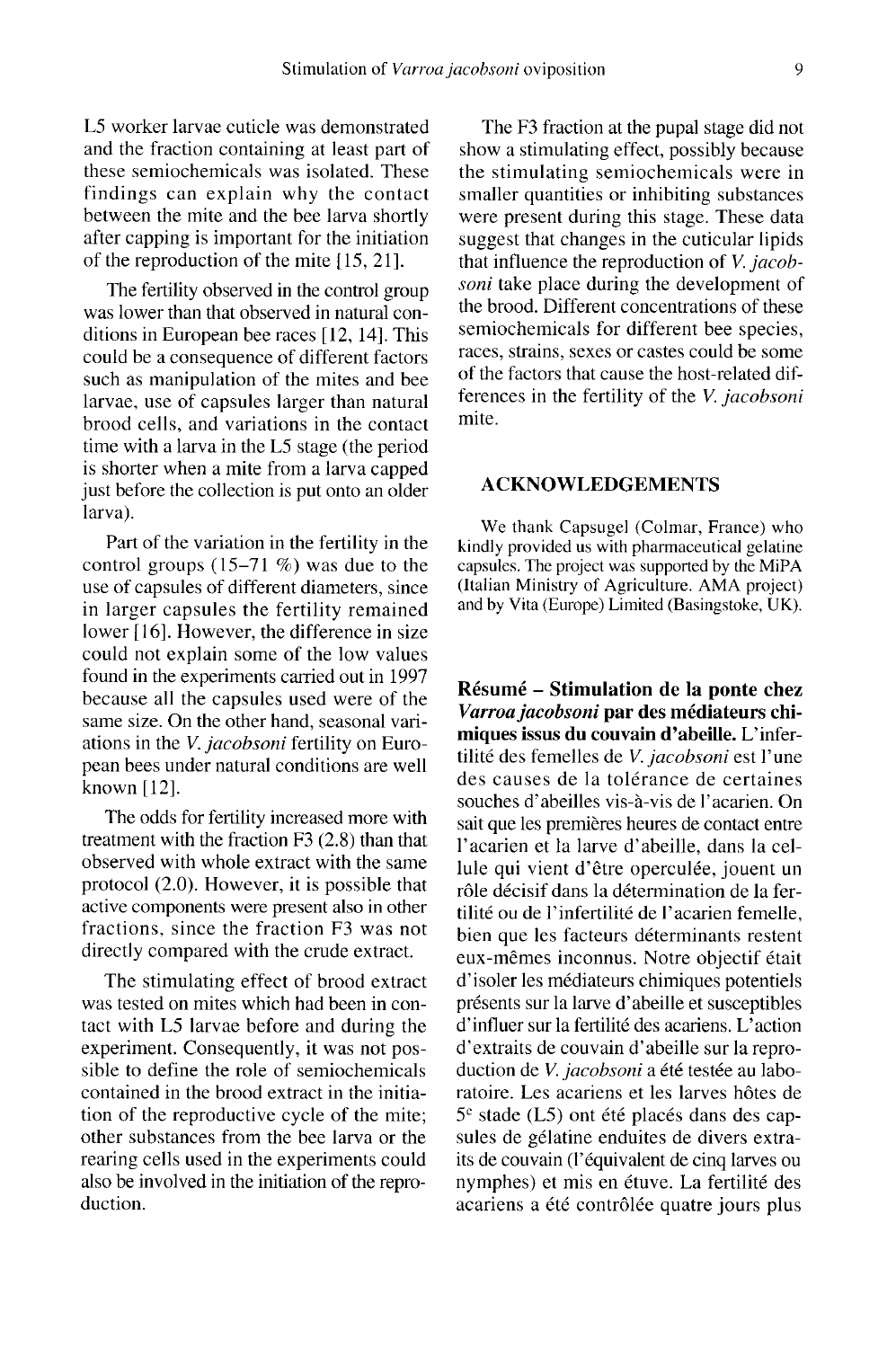tard, dans les expériences de 1997, et huit jours plus tard, dans celles de 1995-1996. Sauf pour une répétition unique de la fraction F1 de l'extrait de nymphe, il n'y a pas eu de différence dans la mortalité du couvain et/ou de l'acarien entre les capsules traitées et les capsules témoins (tableau I). On ne s'attendait donc pas à ce que la mortalité modifie l'ensemble des données de la fertilité. Parmi toutes les expériences et pour tous les traitements et leur témoin correspondant, les répétitions se sont montrées homogènes et on a considéré qu'elles avaient eu lieu dans les mêmes conditions. Pour chaque traitement, les répétitions ont été groupées selon la procédure de Mantel-Haenszel. Dans les capsules de gélatine dont la paroi intérieure avait été enduite d'extrait de larve L5 d'ouvrière, la fertilité des femelles de V. jacobsoni a été supérieure à celles des acariens présents dans les capsules qui avaient été traitées intérieurement avec le solvant (tableau II : 1995-1996 : été groupées selon la procédure de Mantel-Haenszel. Dans les capsules de gélatine dont<br>la paroi intérieure avait été enduite d'extrait<br>de larve L5 d'ouvrière, la fertilité des<br>femelles de *V. jacobsoni* a été supérieure à Chi<sup>2</sup><sub>MH</sub> = 7,61, df = 1, *p* < 0,01; *tableau III* :<br>Chi<sup>2</sup><sub>MH</sub> = 5,17, df = 1, *p* < 0,05). Cet effet de stimulation a été retrouvé avec la fraction la plus polaire (F3) de l'extrait de larve d'ouvrière (tableau IV : F3 : Chi<sup>2</sup><sub>MH</sub> = 6,53,  $df = 1, p < 0.02$ ). Le traitement des capsules avec l'extrait larvaire ou avec la fraction F3 de cet extrait a augmenté les chances de fertilité de 2 à 2,8 fois par rapport au traitement témoin. On n'a pas observé d'action stimulatrice significative avec les fractions<br>F1 et F2 (*tableau IV* : F1 : Chi<sup>2</sup><sub>MH</sub> = 0,09, ment témoin. On n'a pas observé d'action<br>stimulatrice significative avec les fractions<br>F1 et F2 (*tableau IV* : F1 : Chi<sup>2</sup><sub>MH</sub> = 0,09,<br>df = 1, ns, F2 : Chi<sup>2</sup><sub>MH</sub> = 0,58, df = 1, n.s.).<br>Aucune action stimulatrice n'a été Aucune action stimulatrice n'a été trouvée F1 et F2 (*tableau IV* : F1 : Chi<sup>2</sup><sub>MH</sub> = 0,09,<br>df = 1, ns, F2 : Chi<sup>2</sup><sub>MH</sub> = 0,58, df = 1, n.s.).<br>Aucune action stimulatrice n'a été trouvée<br>au stade nymphal (*tableau V* ; F1 : Chi<sup>2</sup><sub>MH</sub> =<br>0,10, df = 1, ns, F2 : Chi<sup>2</sup> au stade nymphal (*tableau* V; F1 : Chi<sup>2</sup><sub>MH</sub> = 0,10, df = 1, ns, F2 : Chi<sup>2</sup><sub>MH</sub> = 0,47, df = 1, ns; F3 : Chi<sup>2</sup><sub>MH</sub> = 0,07, f = 1, ns). Ces résultats peuvent expliquer l'importance du contact entre l'acarien et la larve d'abeille peu après l'operculation dans le déclenchement de la reproduction de l'acarien. Les médiateurs chimiques présents à la surface des larves L5 d'ouvrières pourraient jouer un rôle important dans la régulation de la reproduction de V. jacobsoni. © Inra/DIB/AGIB/ Elsevier, Paris

Varroa jacobsoni / médiateur chimique / kairomone / ponte / fertilité / élevage artificiel

Zusammenfassung - Stimulation der Eilage von Varroa jacobsoni Oud. mit natürlichen Wirkstoffen aus der Honigbienenbrut. Eine der Ursachen der Toleranz einiger Herkunftslinien der Honigbie nen gegenüber Varroa jacobsoni liegt in der Unfruchtbarkeit der Milbenweibchen. Es ist bekannt, dass die ersten Stunden des Kontakts der Milbe mit der Honigbienenlarve in der frisch verdeckelten Zelle eine wichtige Rolle bei der Entscheidung über Fertilität oder Infertilität spielen, wobei die entscheidenden Ursachen noch unbekannt sind. Unser Ziel war die Isolierung natürlicher Wirkstoffe aus der Honigbiene, die möglicherweise die Fertilität der Milben beeinflussen könnten. Die Wirksamkeit von Brutextrakten auf die Reproduktion von V. jacobsoni wurde unter Laborbedingungen getestet. Hierzu hielten wir in einem Brutschrank Milben und L5 Larven in Gelatinekapseln, die mit verschiedenen Brutextrakten überzogenen waren (5-Larven oder Puppen Äquivalente). Die Fertilität der Milben wurde nach 4 (bei den 1997 Versuchen) oder 8 Tage (in den 1995-1996 Versuchen) überprüft. Die Brut und / oder Milbensterblichkeit waren - mit Ausnahme einer einzigen Wiederholung mit Puppenextrakt bei den Wiederholungen und ihren entsprechenden Kontrollen in jeder der Behandlungen vergleichbar (Tabelle I). Es war daher nicht zu erwarten, daß die Fertilitätsdaten durch die Sterblichkeit verändern werden. Die Wiederholungen waren bei allen Versuchen und ihren entsprechenden Kontrollen homogen. Deshalb wurden für jede Behandlung die Wiederholungen nach der Mantel-Haenszel Prozedur gruppiert.

Die Fertilität der Milbenweibchen war in Gelatinekapseln, deren Innenwände mit Extrakten von L5 Arbeiterinnenlarven überzogen waren, größer als in nur mit Lösungsmittel behandelten Kapseln. (Tabelle II: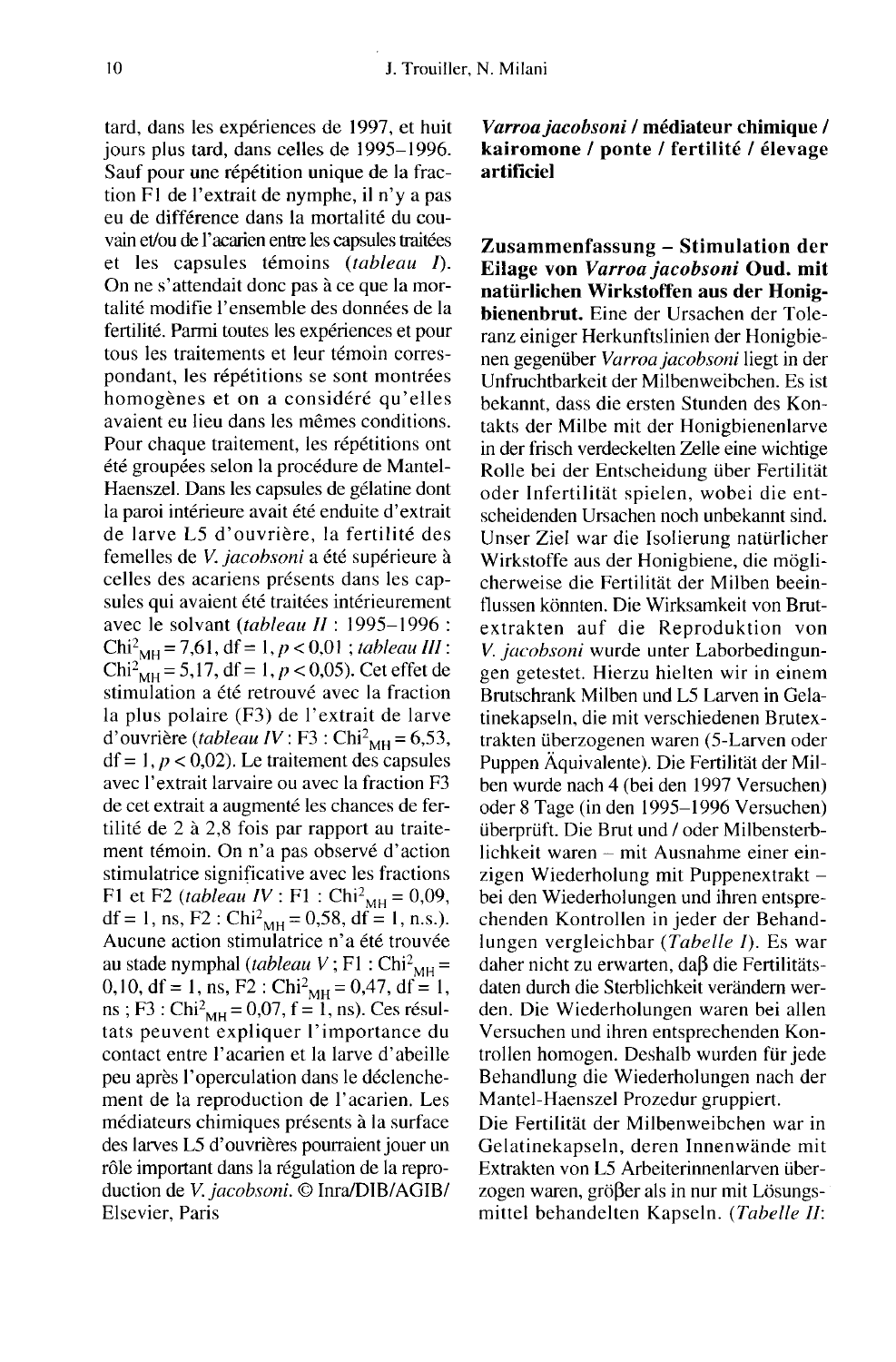1995–1996: Chi<sup>2</sup><sub>MH</sub> = 7,61, df = 1, *P* < 0,01;<br>
1995–1996: Chi<sup>2</sup><sub>MH</sub> = 7,61, df = 1, *P* < 0,01;<br>
1995–1996: Chi<sup>2</sup><sub>MH</sub> = 5,17, df = 1, *P* < 0,05). 1995–1996: Chi<sup>2</sup><sub>MH</sub> = 7,61, df = 1, *P* < 0,01;<br>Tabelle III: Chi<sup>2</sup><sub>MH</sub> = 5,17, df = 1, *P* < 0,05).<br>Diese stimulierende Wirkung wurde in den Diese stimulierende Wirkung wurde in den meisten polaren Fraktionen (F3) der Arbeiterinnenlarven gefunden (Tabelle lV: F3: Chi<sup>2</sup><sub>MH</sub> = 6,53, df = 1,  $P < 0.02$ ). Die Behandlung der Kapseln mit Larvalextrakt oder der Fraktion F3 dieses Extraktes erhöhte die Unterschiedlichkeit der Fertilität auf das 2 bis 2,8 fache im Vergleich zu den Kontrollen. Bei den Fraktionen F1 und F2 wurde kein stimulierender Effekt beoblität auf das 2 bis 2,8 fache im Vergleich zu<br>den Kontrollen. Bei den Fraktionen F1 und<br>F2 wurde kein stimulierender Effekt beob-<br>achtet (*Tabelle IV*: F1: Chi<sup>2</sup><sub>MH</sub> = 0,09, df =<br>1, ns, F2: Chi<sup>2</sup><sub>MH</sub> = 0,58, df = 1, ns) F2 wurde kein stimulierender Effekt beob-<br>achtet (*Tabelle IV*: F1: Chi<sup>2</sup><sub>MH</sub> = 0,09, df =<br>1, ns, F2: Chi<sup>2</sup><sub>MH</sub> = 0,58, df = 1, ns). Extrakte<br>der Puppenphase hatten keine stimulierende der Puppenphase hatten keine stimulierende lität auf das 2 bis 2,8 fache im Vergleich zu<br>den Kontrollen. Bei den Fraktionen F1 und<br>F2 wurde kein stimulierender Effekt beob-<br>achtet (*Tabelle IV*: F1: Chi<sup>2</sup><sub>MH</sub> = 0,09, df =<br>1, ns, F2: Chi<sup>2</sup><sub>MH</sub> = 0,58, df = 1, ns) Wirkung (*Tabelle V*; F1: Chi<sup>2</sup><sub>MH</sub> = 0,10, df = 1, ns, F2: Chi<sup>2</sup><sub>MH</sub> = 0,47, df = 1, ns; F3: Chi<sup>2</sup><sub>MH</sub> = 0,07, df = 1, ns). Diese Befunde könnten die Bedeutung des Kontaktes zwikönnten die Bedeutung des Kontaktes zwischen Milbe und Bienenlarve kurz nach der Zellverdeckelung für die Auslösung der Milbenreproduktion erklären. Auf der Oberfläche von L5 Arbeiterinnen, aber nicht von Puppenstadien vorkommende Wirkstoffe könnten daher eine bedeutende Rolle bei der Regulation der Reproduktion von Varroa jacobsoni spielen. © Inra/DIB/ AGIB/Elsevier, Paris

# Varroa jacobsoni / künstliche Aufzucht / Fruchtbarkeit / Kairomone / Eilage / natürliche Wirkstoffe

#### REFERENCES

- [1] Anderson D.L., Changed Varroa jacobsoni reproduction in Apis mellifera colonies in Java, Apidologie 27 (1996) 461-466.
- [2] Beetsma J., Zonneveld K., Observations on the initiation and stimulation of oviposition of the Varroa mite, Exp. Appl. Acarol. 16 (1992) 303-312.
- [3] Boot W.J., Calis J.N.M., Beetsma J., Does time spent on adult bees affect reproductive success of Varroa mites?, Entomol. Exp. Appl. 75 (1995)  $1 - 7$ .
- [4] Calis J.N.M., Beetsma J., Hai D.M., Lan N.K., Toan T.V., Trung L.Q., Minh N.H., Das Nichtreproduzieren in Arbeiterinnenzellen als Faktor des Varroatoleranz steht mit natürlicher Selektion der Milben im Zusammenhang, Apidologie 27 (1996) 282-283.
- [5] Camazine S., Differential reproduction of the mite, Varroa jacobsoni (Mesostigmata: Varroidae), on the Africanized and European honey bees (Hymenoptera: Apidae), Ann. Entomol. Soc. Am. 79 (1986) 801-803.
- [6] de Ruijter A., Reproduction of Varroa jacobsoni during successive brood cycles of the honeybee, Apidologie 18 (1987) 321-326.
- [7] Dittmann F., Steiner J., Intercellular connection between the lyrate organ and the growing oocyte in Varroa jacobsoni as revealed by Lucifer Yellow dye-coupling, J. Apic. Res. 36 (1997) 145-149.
- [8] Donzé G., Guérin P., Behavioral attributes and parental care of Varroa mites parasitizing honeybee brood, Behav. Ecol. Sociobiol. 34 ( 1994) 305-319.
- [9] Fuchs S., Non-reproducing Varroa jacobsoni Oud. in honey bee worker cells – status of mites or effect of brood cells, Exp. Appl. Acarol. 18 (1994) 309-317.
- [10] Hänel H., Effect of  $JH<sub>III</sub>$  on the reproduction of Varroa jacobsoni, Äpidologie 14 (1983) 137-142.
- [11] Ifantidis M.D., Ontogenesis of the mite Varroa jacobsoni in worker and drone honeybee brood cells, J. Apic. Res. 22 (1983) 200-206.
- [12] Kulincevic J.M., Rinderer T.E., Urošević D.J., Seasonality and colony variation of reproducing and non-reproducing Varroa jacobsoni females in western honey-bee (Apis mellifera) worker brood, Apidologie 19 (1988) 165-171.
- [13] Laurent J.C., Santas L., Étude du développe ment larvaire de Varroa jacobsoni Oud., Apidologie 18 (1987) 53-60.
- [14] Martin S.J., Ontegenosis of the mite Varroa jacobsoni Oud. in worker brood of the honeybec Apis mellifera L. under natural conditions, Exp. Appl. Acarol. 18 (1994) 87-100.
- [15] Milani N., Chiesa F., Some stimuli inducing oviposition in Varroa jacobsoni Oud., in: Ritter G.W. (Ed.), Proc. Int. Symp. on Recent Research on Bee Pathology, Apimondia, Bucharest, Romania, 1990, pp. 27-33.
- [16] Nazzi F., Milani N., A technique for reproduction of Varroa jacobsoni Oud. under laboratory conditions, Apidologie 25 (1994) 579-584.
- [17] Nazzi F., Milani N., The presence of inhibitors of the reproduction of Varroa jacobsoni Oud. (Gamasida: Varroidae) in infested cells, Exp. Appl. Acarol. 20 (1996) 617-623.
- [18] Rosenkranz P., Engels W., Infertility of Varroa jacobsoni females after invasion into Apis mellifera worker brood as a tolerance factor against varroatosis, Apidologie 25 (1994) 402-411.
- [19] Rosenkranz P., Bartalszky H., Reproduktion der Varroa-Weibchen nach längeren Brutpausen des Bienenvolkes im Sommer, Apidologie 27 (1996) 288.